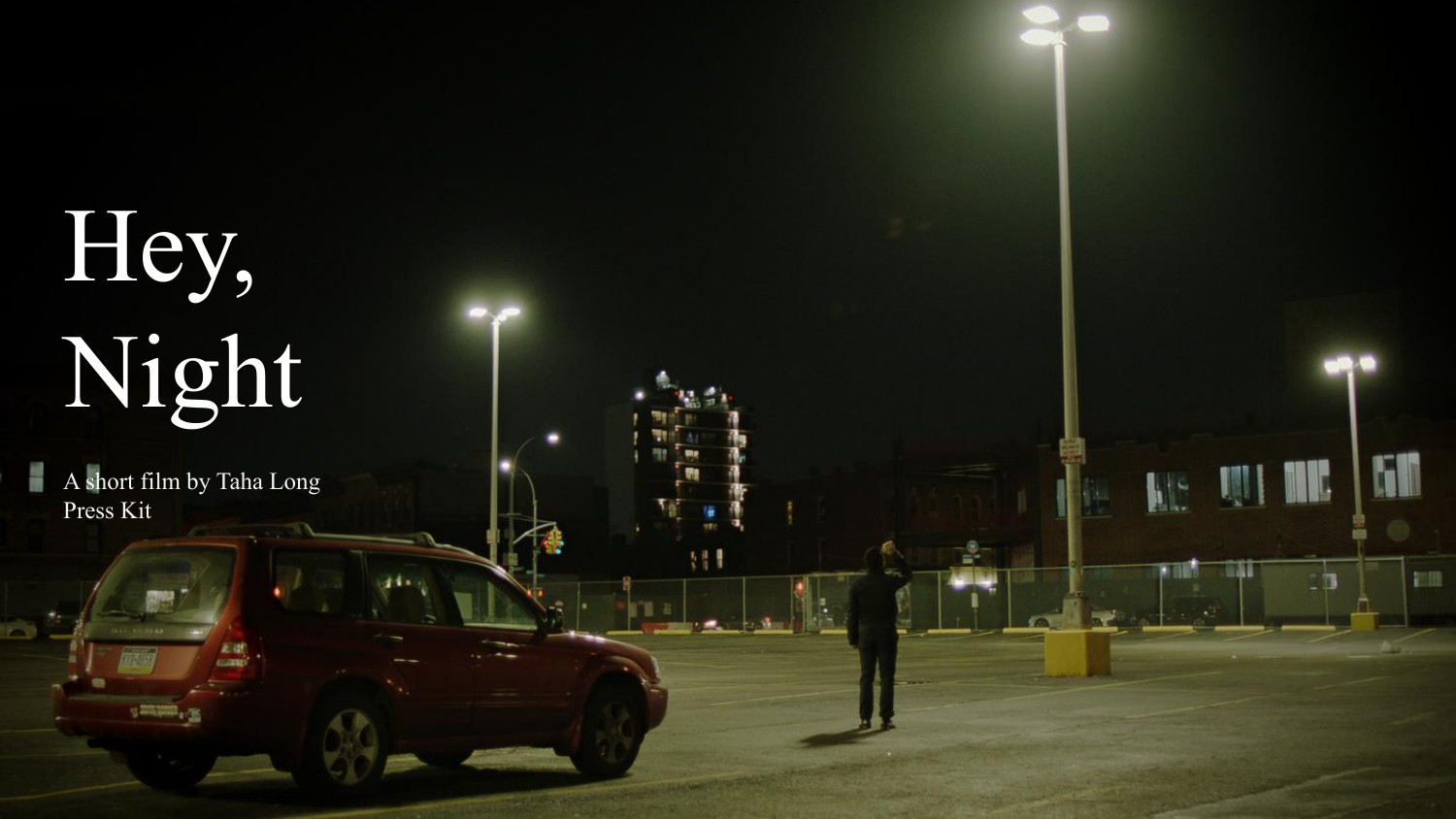# Synopsis

In the dead of night, a lonely cop searching for his missing cat and an immigrant driver make an unlikely connection.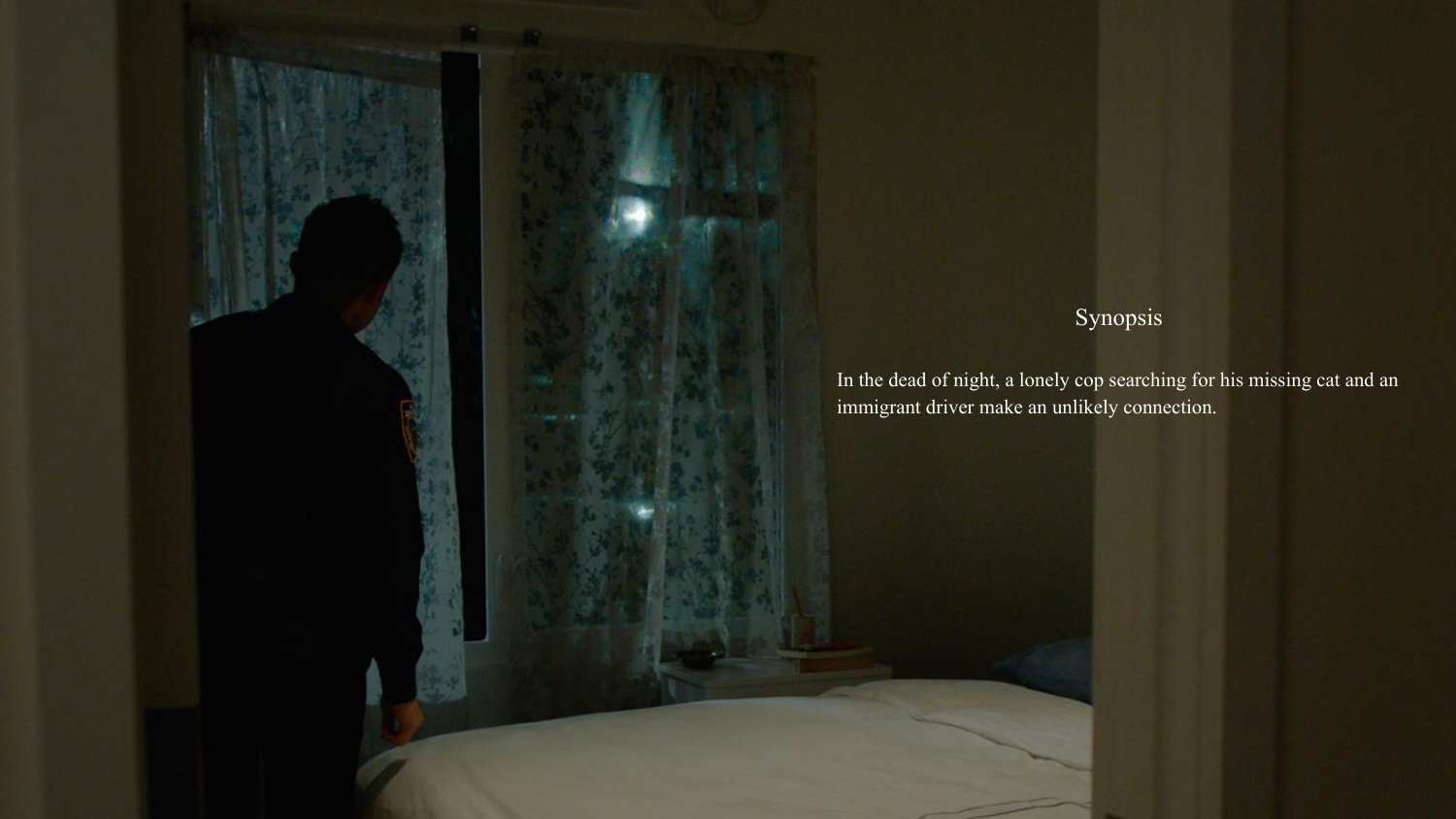## Basic Info

Running Time: 13 min 42 sec

Genre: Drama

Format: HD

Aspect Ratio: 4:3

Language: English, Spanish

Production Country: United States of America, Malaysia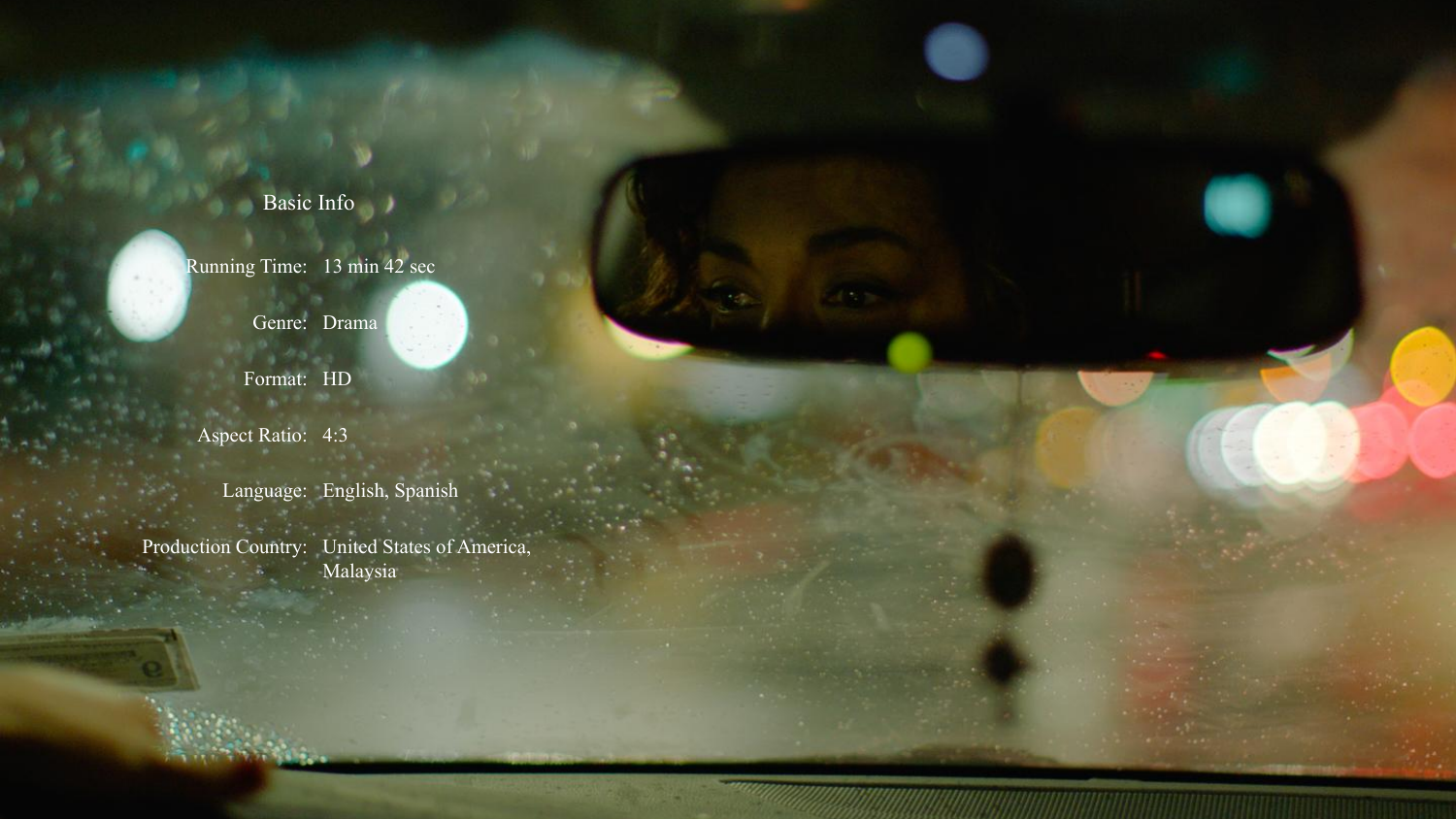## Director's Note

decations)

At night, our conception of reality loosens, once-familiar sights shift into its eerie counterparts, and even time itself begins to move in its own special way.

I have always taken an odd comfort in the after-hours. It is at this time, when trains stop running and the bodegas bustle, is when civilization takes a step back and individuals are able to proceed without such mores.

This film celebrates ordinary life and community in the context of this night world, while exploring existential themes of presence and absence. Set in suburban New York, casual acquaintances and complete strangers alike meet and pass, their actions spiral out and shape one another.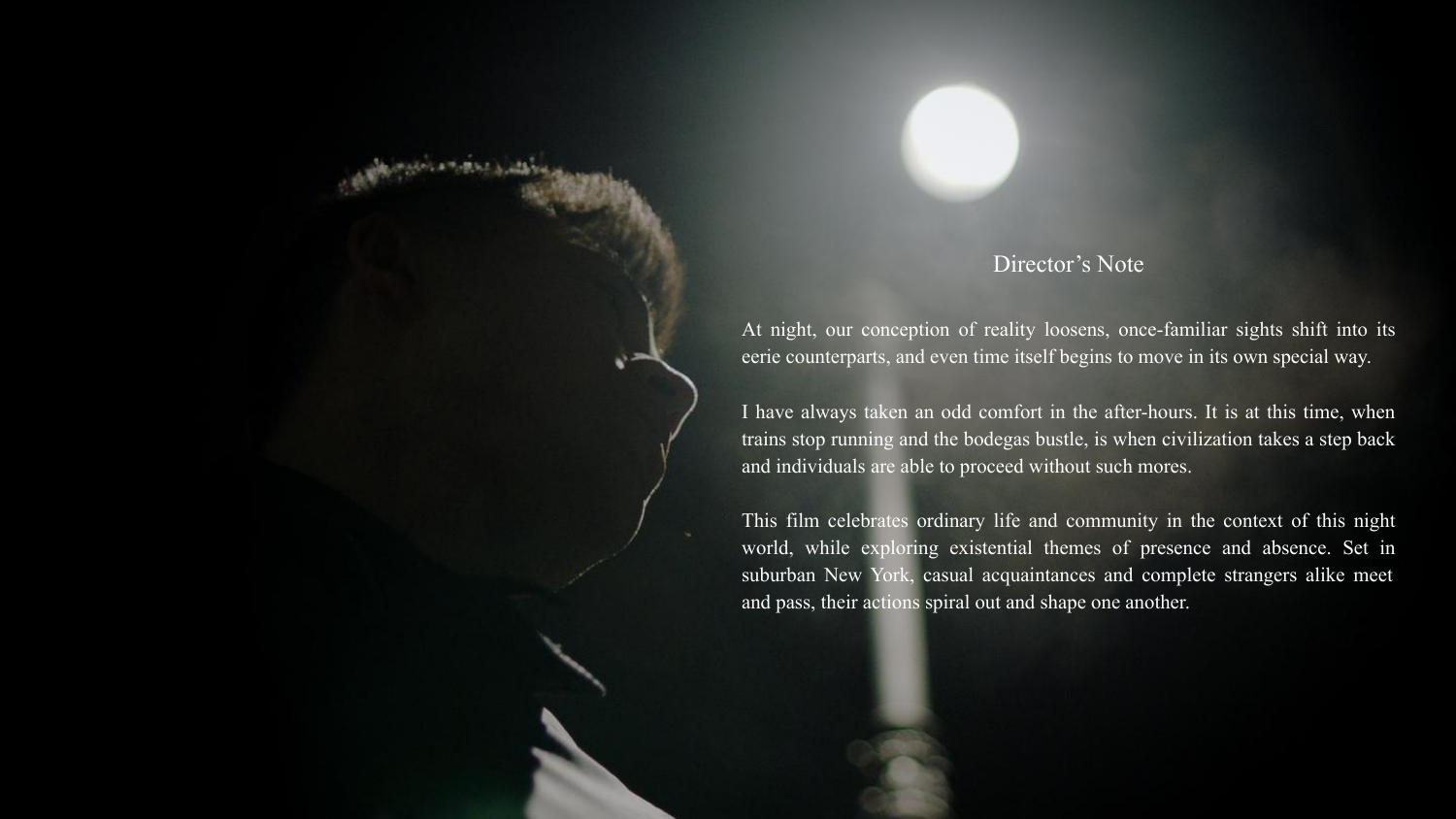### Taha Long *Director*

Taha Long was born and raised in Klang, Malaysia - far from anything remotely associated with filmmaking. Growing up, he would watch movies to past the time, and this interest would only grew as the years went. He was later selected to undertake the prestigious Master's in Film Directing from the School of Visual Arts in New York. His thesis film, "Hey, Night" was shot entirely on location in Brooklyn, New York.

## Jen Kim

#### *Producer*

Jen Kim is a prolific Korean-American producer and writer based in Hoboken, New Jersey. When she's not busy helping other people's bring their stories to life, she is a prominent festival producer. Her portfolio includes; Tribeca Film Festival, Tribeca TV Festival, Asian American International Film Festival, DOC NYC, NewFest and Rooftop Films.

### Alejandro Miyashiro *Cinematographer*

Alejandro Miyashiro is an award-winning cinematographer based in Brooklyn, New York. Growing up on the border of two countries, he developed a keen interest in capturing stories of diversity. He has shot narrative films that have screened in the U.S. and internationally; including but not limited to Festival De Cannes, Denver Film Festival, Montclair Film Festival and Maryland Film Festival.